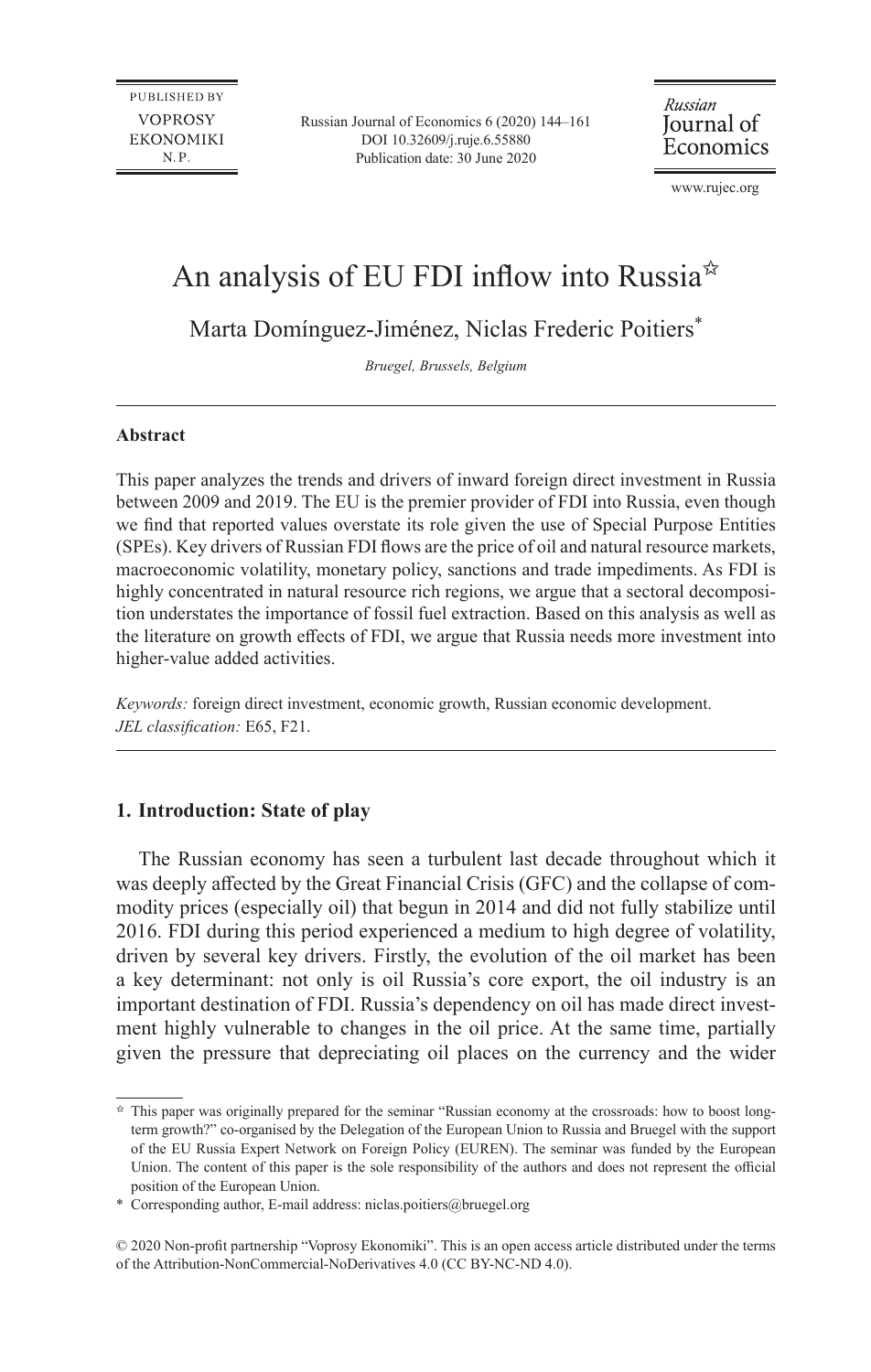economy, the macroeconomic environment has been highly unstable. Monetary policy has been paramount in mitigating these effects. In this regard, the evolution of the exchange rate regime has had an important influence, with mixed success. Additional effects on FDI relate to the wider role of the Russian economy internationally. This includes aspects such as trade, which remains closely interrelated with this category of investment, as well as Western sanctions (and Russian countersanctions) that heavily targeted medium-term financing capabilities.

This paper examines how Russian FDI inflow has fared in the last decade taking into account these core drivers of FDI flows, inherent to the Russian economy. With this in mind, before delving deeper into the dynamics behind FDI, it is worth establishing a more detailed picture of the Russian environment.

The recent evolution of the Russian economy has been largely discouraging: in the decade since the GFC (2008–2018), average annualized growth of Russian nominal GDP (in dollars) was in fact slightly negative. The GFC resulted in an important drop in GDP, even though the economy largely recovered quickly given the monetary and fiscal response. A second downturn took place between 2014–2015, spurred by the collapse of the currency (which in turn had been put under massive pressure by the oil price collapse and Western sanctions). The rouble lost over half of its value against the dollar, yet central bank efforts ultimately stabilized the currency and decreased inflation (which was at 2.5% in 2017 from 12.9% in 2015).<sup>1</sup>

At the same time, Russia faces important institutional challenges. Firstly, Russia has an ageing population which is expected to shrink by  $7\%$  by  $2050$ .<sup>2</sup> Economic growth will be necessary to support the growing share of retirees with a shrinking labour force. Similarly, the business climate is also lacking, corruption is high (Russia was ranked  $138<sup>th</sup>$  in Transparency International's corruption perception index<sup>3</sup> and  $84<sup>th</sup>$  in the international property rights index<sup>4</sup>). That said, the World Bank *Doing Business* report has placed Russia an encouraging 28<sup>th</sup> in 2019.

Many of these systemic obstacles in the Russian business environment relate to the shift in corporate ownership during the transition to a market-based economy. Unlike other Warsaw Pact countries, Russia decided to privatize state-owned enterprises (SOEs) through first a voucher system and then a share-for-loans scheme. This resulted in a heavy domestic concentration of wealth and rendered FDI negligible (in contrast with countries like Poland which actively sought foreign investment).<sup>5</sup> A high degree of vertical integration of privatized former SOEs provided few opportunities for foreign companies; most FDI focused on extracting resources and as such resulted in very limited spillover. It remains concentrated in Moscow, St. Petersburg and oil-heavy regions.

Finally, Russian economic dependence on European investment is high, despite political attempts to diversify. Given growing EU decarbonization efforts, international isolation and structural issues it does not bode well for Russian investment and growth.

<sup>&</sup>lt;sup>1</sup> See Dabrowski (2019).

<sup>2</sup> OECD Historical population data and projections (1950–2050), <https://stats.oecd.org/Index.aspx?> DataSetCode=POP\_PROJ#

<sup>3</sup> <https://www.transparency.org/cpi2018>

<sup>4</sup> <http://internationalpropertyrightsindex.org>

<sup>5</sup> See Di Bella et al. (2019).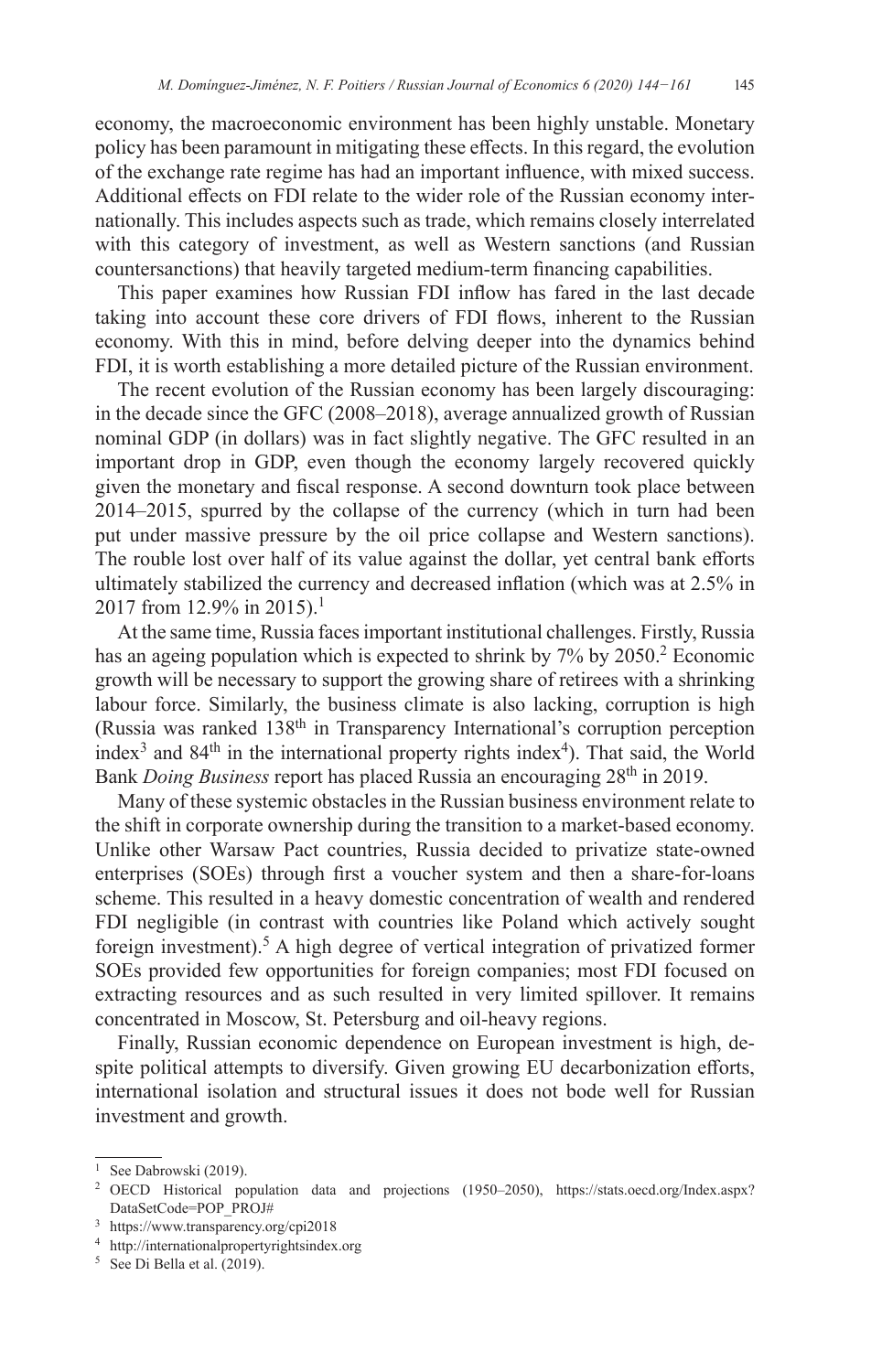#### **2. Literature review**

The Russian economy has received considerable attention in recent decades, with numerous studies delving into its systemic limitations and the drivers (and obstacles) of foreign investment. This section provides a brief overview of said literature.

Firstly, Kuznetsov (2010, 2012) analyses the geographical and sectoral division of FDI into Russia highlighting the primary focus on oil and gas and pointing to other industries important for FDI. Kuznetsov and Nevskaya (2017) explore flows from Visegrad countries, highlighting the role geographical proximity with certain Russian regions plays in this regard. Additionally, Kuzmina et al. (2014) find poor governance quality to have a significant effect on inward FDI into Russia.

A broader overview of the Russian economy is provided by the IMF's country report on Russia (IMF, 2017) including macroeconomic and microeconomic environment; it diagnoses the main causes of economic deterioration. Dabrowski and Mathieu-Collin (2019) also provide a detailed study of the recent performance of the Russian economy. This study focuses on the factors that have been a hindrance to growth, factors which have also reduced the attractiveness of the Russian economy to foreign investment. Some of the issues discussed include the poor demographic outlook and a business climate lacking many of the informal institutions conducive to growth. The authors also discuss the role played by the energy sector in the Russian economy and the effect of geopolitical isolation and Western sanctions. Similarly, Drobyshevsky et al. (2018) analyze Russia's growth rate and the underlying dynamics that have determined it. Hanson (2013) explores both supply and demand side limitations to Russian growth, while Di Bella et al. (2019) look at the role of the Russian state in the economy, the inefficiencies that arose because of the method of privatization after the fall of the Soviet system and enduring side-effects on the ensuing economic model of concentrated power where business and politics remain interrelated. Finally, Dabrowski (2019) analyses the performance of emerging markets during both the financial crisis and collapse of the commodity prices in 2014–2016 (the oil market fared particularly badly). Russia, as well as other former Soviet republics, are signalled out for having been unduly affected in both instances, the causes for this subsequently explored.

An important body of literature has centered around FDI's role in economies that rely heavily on energy exports (chiefly oil) as is the case of Russia. Poelhekke and van der Ploeg (2013) show that FDI into natural resources can cause a crowding-out effect that can greatly reduce FDI into other industries (going as far as reducing total FDI). They also find a large windfall to be particularly damaging (e.g. the discovery of new resources). Hayat (2018) finds that natural resources reduce the growth effect of FDI to the point that it can become negative. Krugman (1987) develops a simple trade model with learning-by-doing that explains how, through the "Dutch Disease", competitiveness in non-resource sectors can be lost permanently due to natural resources. Finally, Zimin (2013) explores the role oil has played in EU–Russia economic relations, with a specific focus on associated infrastructure.

On monetary policy and exchange rate volatility, the Central Bank of the Russian Federation (2013) provides an overview of the evolution of monetary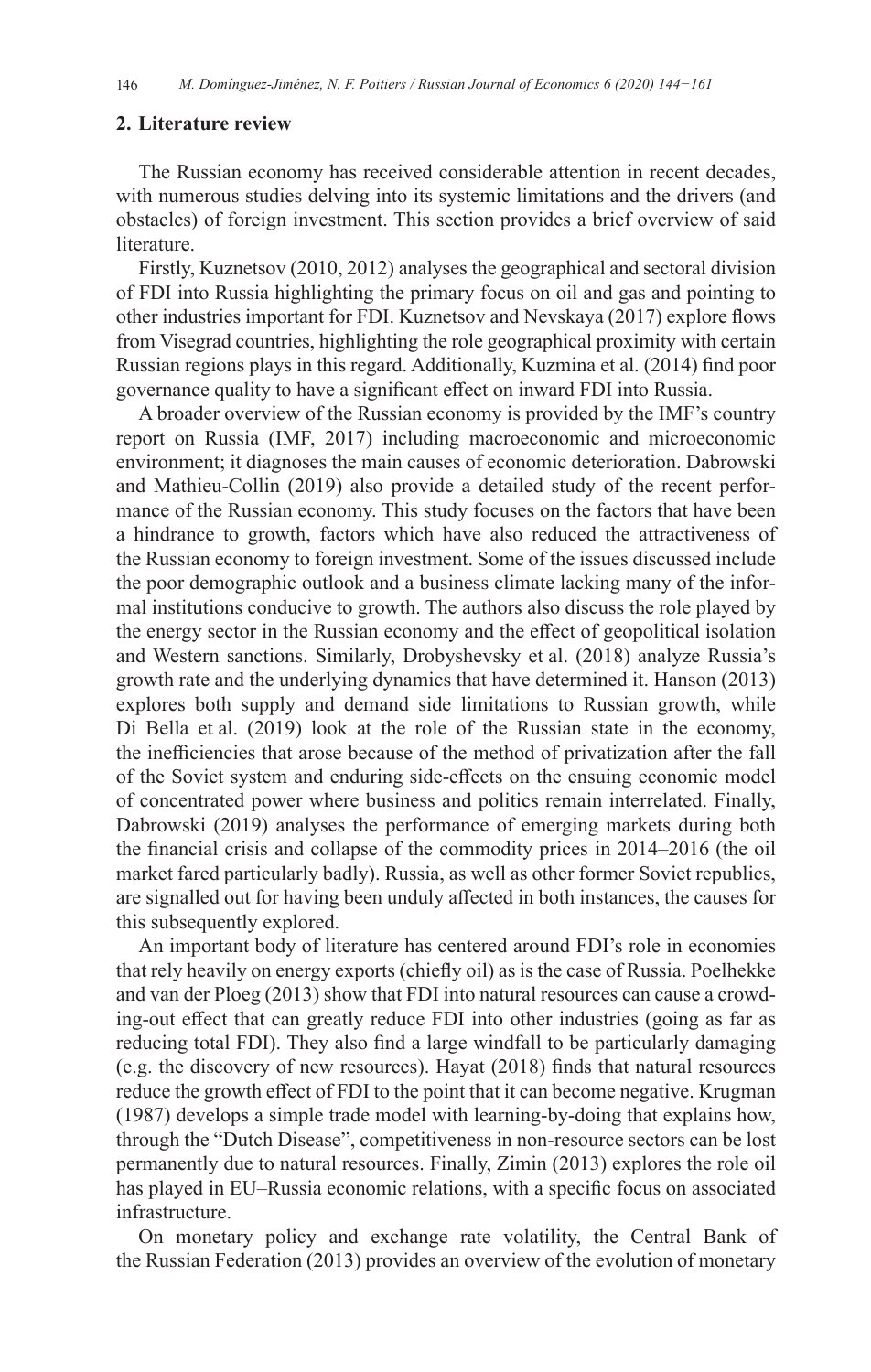policy in Russia since the collapse of the Soviet Union, and the gradual transition from a heavily controlled exchange rate to an inflation targeting system.<sup>6</sup> Additionally, Korhonen and Nuutilainene (2017) take this gradual evolution in the monetary regime, to explore whether a significant change in the effects of monetary policy can be identified as a consequence. They find that early 2015, around the time the inflation-targeting system was introduced, was an important turning point, which is marked by a break of the estimated Taylor-rule. They further describe central bank efforts to mitigate capital flight during periods of economic (and currency) weakness.

#### **3. Overview and origin of FDI inflows**

In the last decade, FDI has seen a medium-to-high degree of volatility, in line with a tumultuous macroeconomic environment. This section will break-down the evolution of FDI inflows into the Russian Federation and its main points of origin.

Fig. 1 exhibits FDI stocks in Russia divided by major international players. During the period examined (2009–2017) European investors owned between 55% and 75% of Russian FDI stock (and regularly made up a large percentage of flows as evident in the graph) according to reported figures. Hence, Russian economic dependence on European investment is high. Regardless of recent efforts to diversify, Chinese investment remains orders of magnitude smaller. Fig. 2 thus breaks down stocks by EU member states or groups thereof.

That said, it is important to recognize that in recent years global FDI flows have been characterized by the prevalence of Special Purpose Entities (SPEs) and other conduits that are employed to minimize tax exposure and hide the ultimate origin of capital. This results in relatively small countries registering both FDI inflows and outflows many times those expected for a country of their GDP, flows that often do not "touch ground." A panoply of studies has arisen that look to identify Ultimate Investing Country (UIC) and Ultimate Host Country (UHC). In order to illustrate this possible divergence, the second graphs in Fig. 1 and Fig. 2 present the estimates by Damgaard et al. (2019), who identify genuine origin of foreign investments. While these graphs indicate that flows from the EU are somewhat overstated, it remains by far the premier provider of FDI into Russia.

At the same time, the significance of the EU is heightened when one considers that the second largest origin of FDI appears to be the Russian Federation itself. This investment is by construction not genuinely foreign; if subtracted from the total the EU becomes the consistent owner of over 50% of Russian FDI stock. Similarly, UNCTAD<sup>7</sup> has also sought to estimate the ultimate origin of flows using a different methodology (which nonetheless leaves the origin of 28.2% of inward FDI stock to Russia to be "Confidential/Unspecified").<sup>8</sup> This study does indicate that US values are understated: almost 8.9% of stock of inward FDI into Russia in 2017 is thought to have originated in the US, in contrast with the 3.2%

 $6\text{ The paper interestingly finishes with a debate on the latter which had, at the time, not been fully implemented.}$ 

<sup>7</sup> See Casella (2019).

<sup>8</sup> While Damgaard et al. (2019) estimate the UIC and UHC using firm surveys, UNCTAD does so using Markov chain estimations.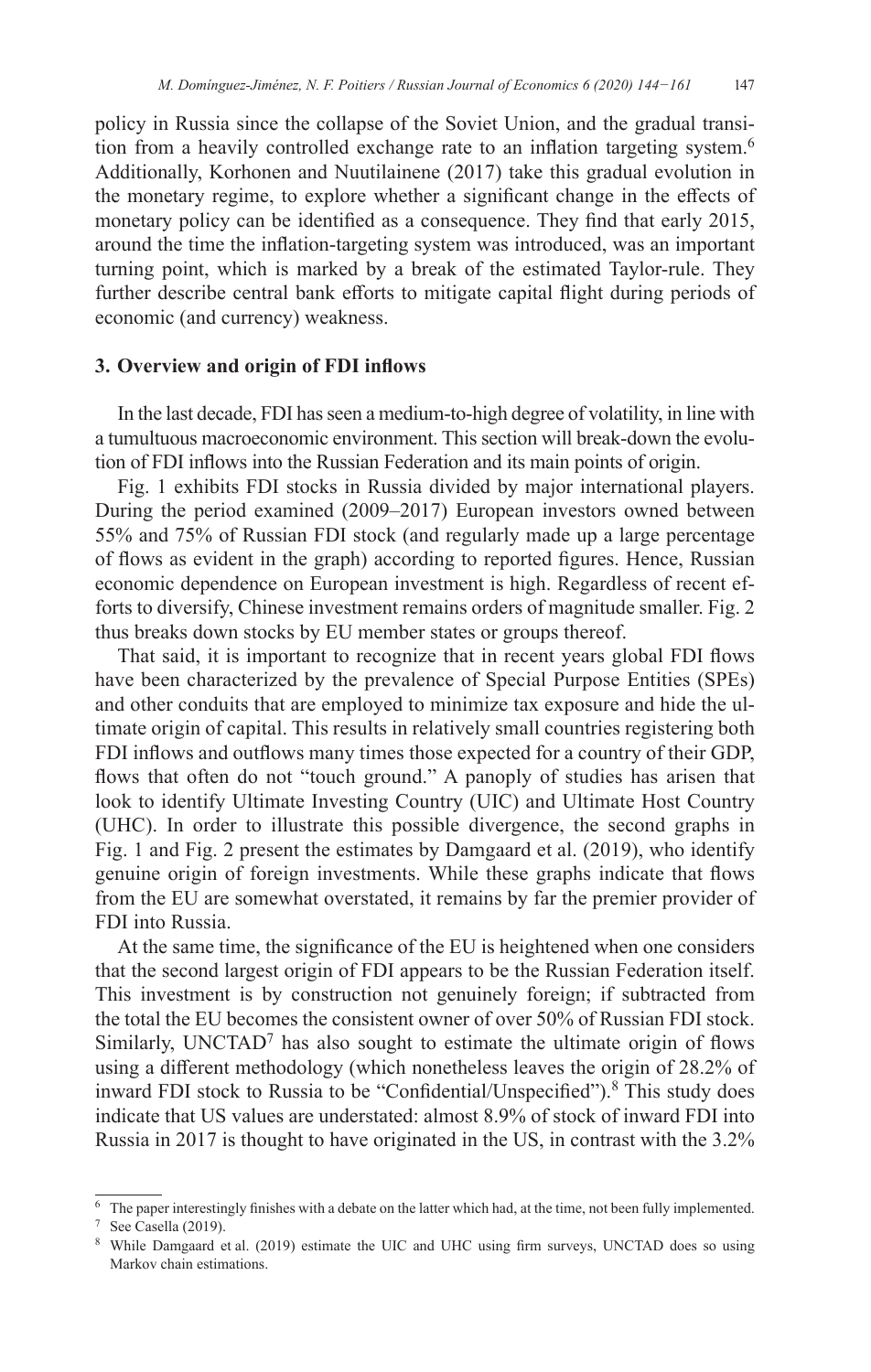

**Fig. 1.** FDI stock as reported (a) and ultimate investing country (UIC) estimates (b) (EUR billion).

*Note:* Offshore is the aggregate of UK Caribbean, the Bahamas, Bermuda, Panama and the Seychelles. *Sources:* European Commission Finflows (Joint JRC-DG ECFIN database); Damgaard et al. (2019).



**Fig. 2.** FDI stock as reported (a) and ultimate investing country (UIC) estimates (b), EU breakdown (EUR billion).

*Note:* The following groups have been employed: Baltics (Estonia, Latvia, Lithuania), CEE (Bulgaria, Croatia, Czech Republic, Hungary, Poland, Romania, Slovakia and Slovenia), EA Creditors (Austria, Belgium and Finland), EA Debtors (Portugal and Greece) and Financial Centers (Cyprus, Ireland, Luxembourg and Malta). *Sources:* European Commission Finflows (Joint JRC-DG ECFIN database); Damgaard et al. (2019).

seen in reported data. However, this remains small when contrasted with that of the EU (which is the origin of close to five times more FDI stock).

Finally, offshore exhibits similar values when looking at reported data and UIC estimates. Even within the EU, after estimating the UIC a substantial part of FDI stocks still originate from financial centers, potentially hiding other origins. This indicates that while the estimation method implied managed to identify the UIC for some countries (like the Netherlands), it failed to do so for more opaque jurisdictions. It is plausible (indeed likely) that the majority of the investments coming from these financial centers originate from other countries, including Russia itself.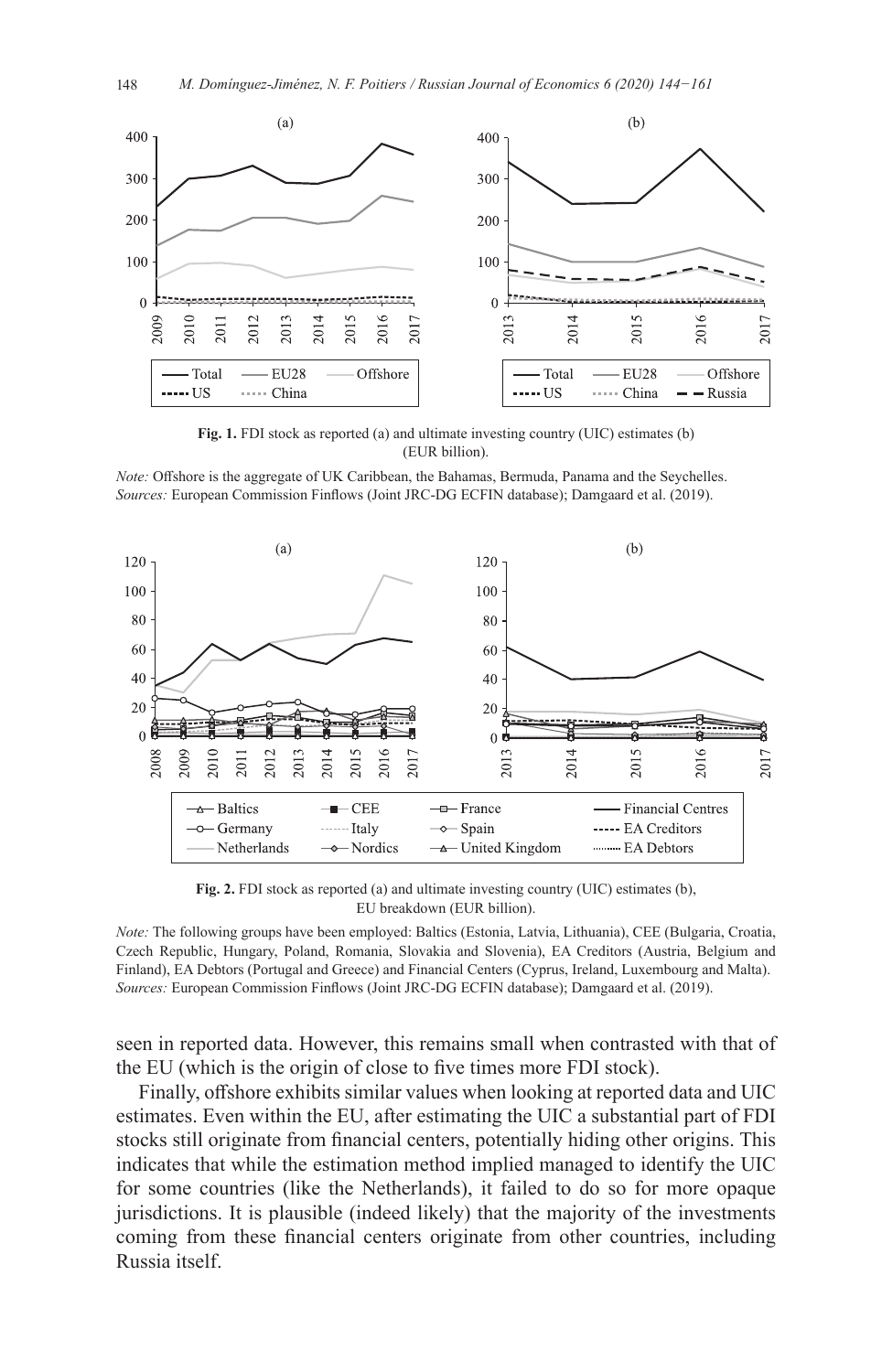With this in mind, perhaps the first insight provided by the geographical breakdown of flows within the EU is the similarity in patterns between member states. While these member states operate from within the same regulatory framework (and often the same currency), bilateral relationships with Russia vary significantly and are affected by long-standing historical ties. Despite this (and leaving aside the differences in size) the trajectory followed by FDI inflows shows ample similarities between the exhibited groups (this is even more evident in data for flows than stocks), with key peaks and troughs being largely universal. This is a strong indication of the extent to which the volatility of the Russian environment dominates dynamics (be it through oil or macroeconomic instability) as well as, to a lesser extent, EU-wide geopolitical factors. Certain points of note include the small presence of Germany, only exacerbated in UIC estimates. In fact, German stock of Russian FDI has fallen gradually throughout the examined period. At the same time, French FDI stocks in Russia remain small, even though flows increased recently. The UK exhibits low stock values yet flows are volatile and prominent, as the absolute value of gross flows is large but fluctuating close to zero. This would indicate that these investments remain speculative and shortterm. Part of this might be driven by Russian investors directing funds abroad through British entities.

At the same time, in line with our initial point, several member states clearly stand out for their outsized role, especially in officially reported figures. Firstly, the significance of the Netherlands is evident. While the Netherlands enjoy large net outflows of "genuine" FDI, they also hold a large number of SPEs which likely inflate official reported values. Indeed, UIC investment from the Netherlands is estimated to be much smaller, for a total stock of around 10.3 billion euro in 2017 (in stark contrast to the 105 billion euro found in reported figures). The financial centers category also plays a disproportionate role—the members of this group are chosen precisely because of their large balance sheets relative to GDP. Cypriot subsidiaries specifically host large amounts of assets for wider Russian entities, occasionally repatriated as FDI. However, these numbers remain within the same ballpark both for reported figures and the UIC estimates presented. It is plausible to assume that these flows are not originally from Cyprus, but hide capital from other countries, potentially from Russia itself.

## **4. Drivers of FDI flows**

Following this geographical division, this section will tackle thematic drivers of the evolution of FDI. These are divided into three main subsections: the energy sector, macroeconomics and monetary policy, and the international context (from trade to institutional obstacles).

### *4.1. The energy sector*

The energy sector, most notably oil and gas, plays a predominant role in the Russian economy (as the source of over half of exports and the vast majority of their foreign currency reserves) and is the focus of a significant percentage of FDI inflows. The two main episodes of declining FDI (2009 and 2014) happened at a time of collapse in the price of oil, which on both occasions lost over 50% of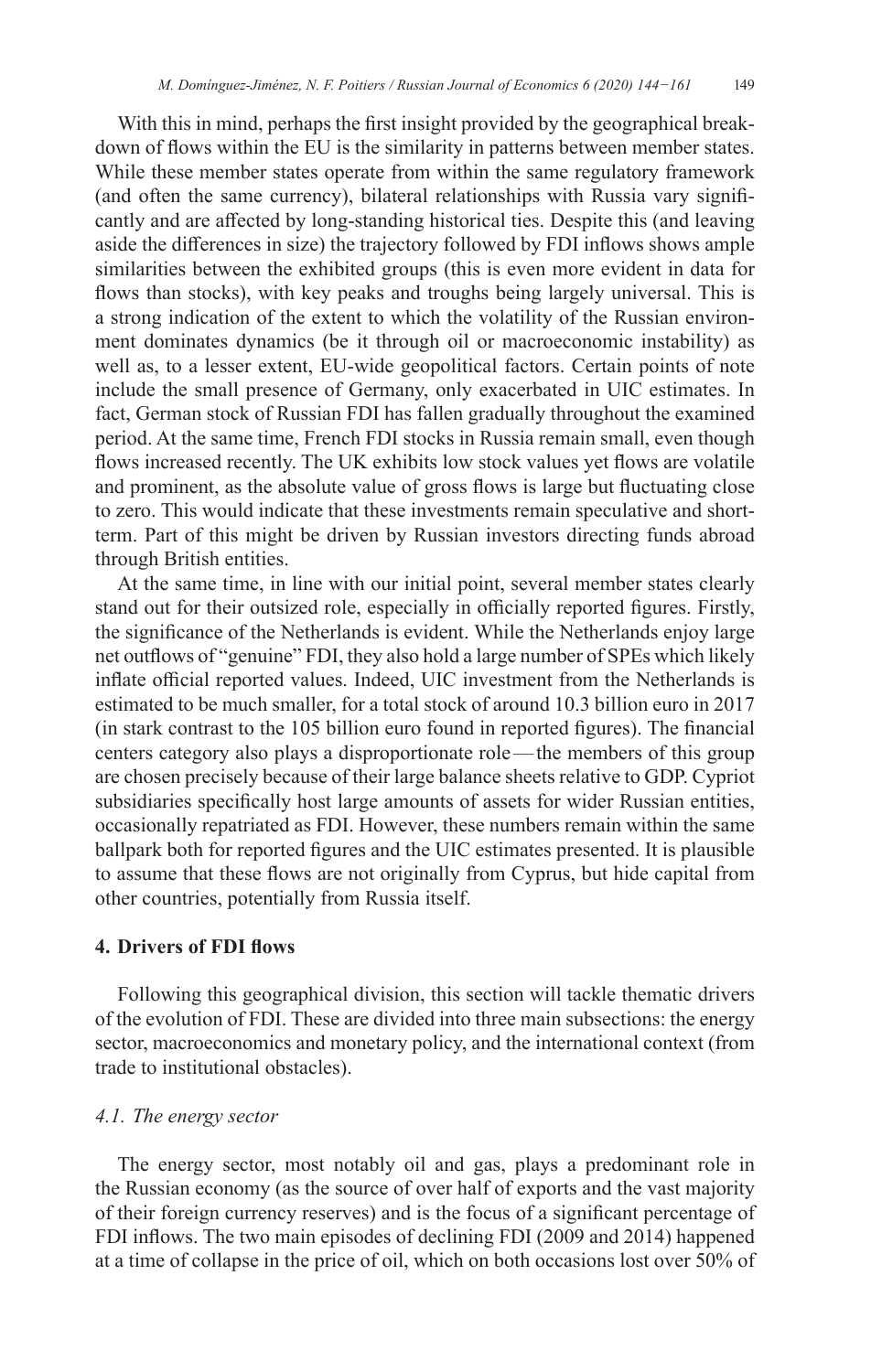

**Fig. 3.** Brent crude oil price (U.S. dollars per barrel).

*Note:* Values after October 2019 reflect the futures market. The Brent benchmark is employed as a proxy for the oil market. In March 2020, after the submission of this paper, the price of Brent declined further. *Source:* Bloomberg.

its value within the span of a few months. Furthermore, in 2011 (which represents another instance of declining FDI), the price of oil declined by almost a third, even though it recovered fairly quickly.

The fall in oil price during these episodes (especially in 2009 and 2014) was driven by declining global demand, which since 2014 appears to be structural (the oil futures market would indicate there is little expectation of a recovery, as evident in Fig. 3). This, combined with an ambitious pledge to turn towards green energy in the EU (the premier consumer market for Russian oil and gas), presents a discouraging medium-term outlook for FDI into Russia. Even though FDI flows saw some level of recovery in 2016 despite the new (lower) equilibrium oil price, this recovery appears to have since partially subsided.

Beyond these overall patterns, sectoral and regional distributions of FDI provide a greater insight into the role played by the energy sector. Fig. 4 shows data by the central bank on the sectoral distribution of FDI inflows for the four major sectors (while data for 22 sectors is provided, the remaining ones play a fairly negligible role and are all grouped in *other*). These four sectors are *wholesale and retail trade, mining and quarrying (which according to the guidelines consists almost exclusively of fossil fuels)*, *manufacturing* and *financial and insurance.* It should be noted that the growth rate of the Russian GDP fluctuates quite substantially, contributing to some of the volatility seen in the graph.

This picture is complemented by additional central bank data which distributes FDI inflows regionally. Excluding the wider Moscow area and, to a smaller extent, St. Petersburg, the oil and gas heavy Tyumen region (without its autonomous provinces) and the autonomous province of Yamalo-Nenets (Gazprom's main hub) accounted for 45% of all remaining FDI in the first quarter of 2019 (the rest is shared between the remaining regions). These regions are fairly small, with little other economic activity. Other regions such as Sakhalin Island and Krasnoyarsk Krai, where oil is also an important part of the local economy, also rank highly. This indicates that sectoral data could underestimate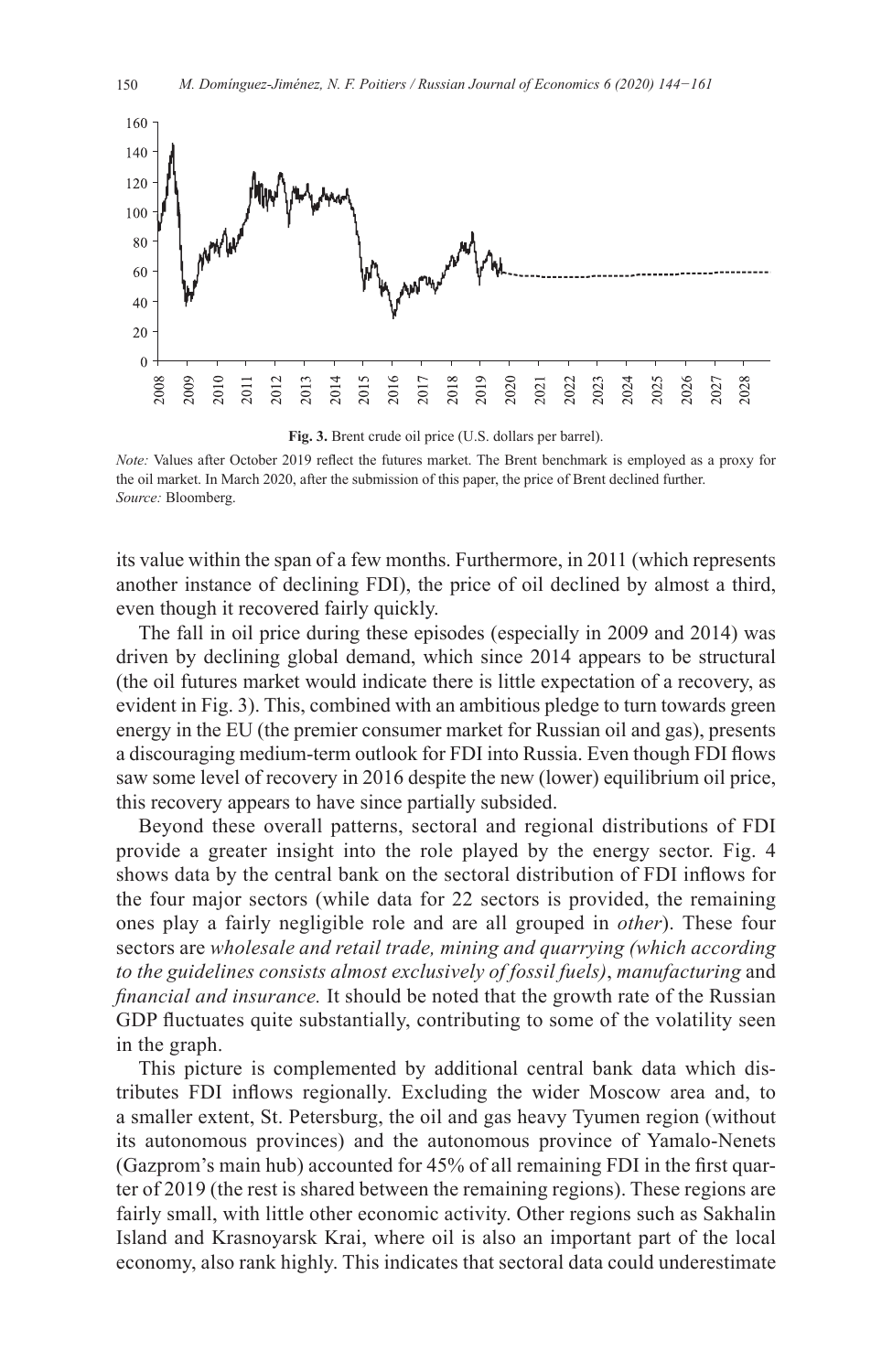

**Fig. 4.** Gross FDI flows per sector (% of GDP).

*Note:* Quarterly FDI figures are divided by quarterly FDI. *Sources:* Bank of Russia; IMF (2019).

the importance of the energy sector when contrasted with regional data. Some of the non-mining and quarrying investments appear to be going into the businesses directly related to oil and gas extraction. After all, the extraction process is made up of many other required activities beyond explicit mining and quarrying, yet these are reflected in different sectoral categories and as such are very hard to disentangle.

The previous data indicates that a large proportion of overall FDI into Russia is directed to the oil and gas industry, especially when Russia's two large cities are excluded. This has important implications. Studies have shown that the concentration of FDI into natural resource sectors negatively affects the GDP of the Ultimate Host Country (UHC). Poelhekke and van der Ploeg (2013) not only show that FDI into natural resources crowds-out FDI into other productive industries, but also that this can be magnified to the extent of resulting in lower overall FDI. The impact is particularly poignant when natural resources are first discovered. Hayat (2018) finds that natural resources reduce the growth effect of FDI to the point that it can become negative. At the same time, there is a low spillover effect associated with natural resource extraction given that it is typically an activity that requires few local inputs. Thus the growth potential is low, in contrast with FDI into manufacturing and technology.

At the same time, these values underestimate the extent of FDI activity that enters and exits Russia regularly. Ultimately, gross inflows represent the net acquisition of assets by foreigners in Russia and as such can be negative (net flows would be the net acquisition of assets minus the net acquisition of liabilities).<sup>9</sup> Given that FDI represents a medium to long term investment, this typically provides an accurate depiction of overall FDI activity. However, in the case of

<sup>9</sup> See Claeys et al. (2019) for a more detailed explanation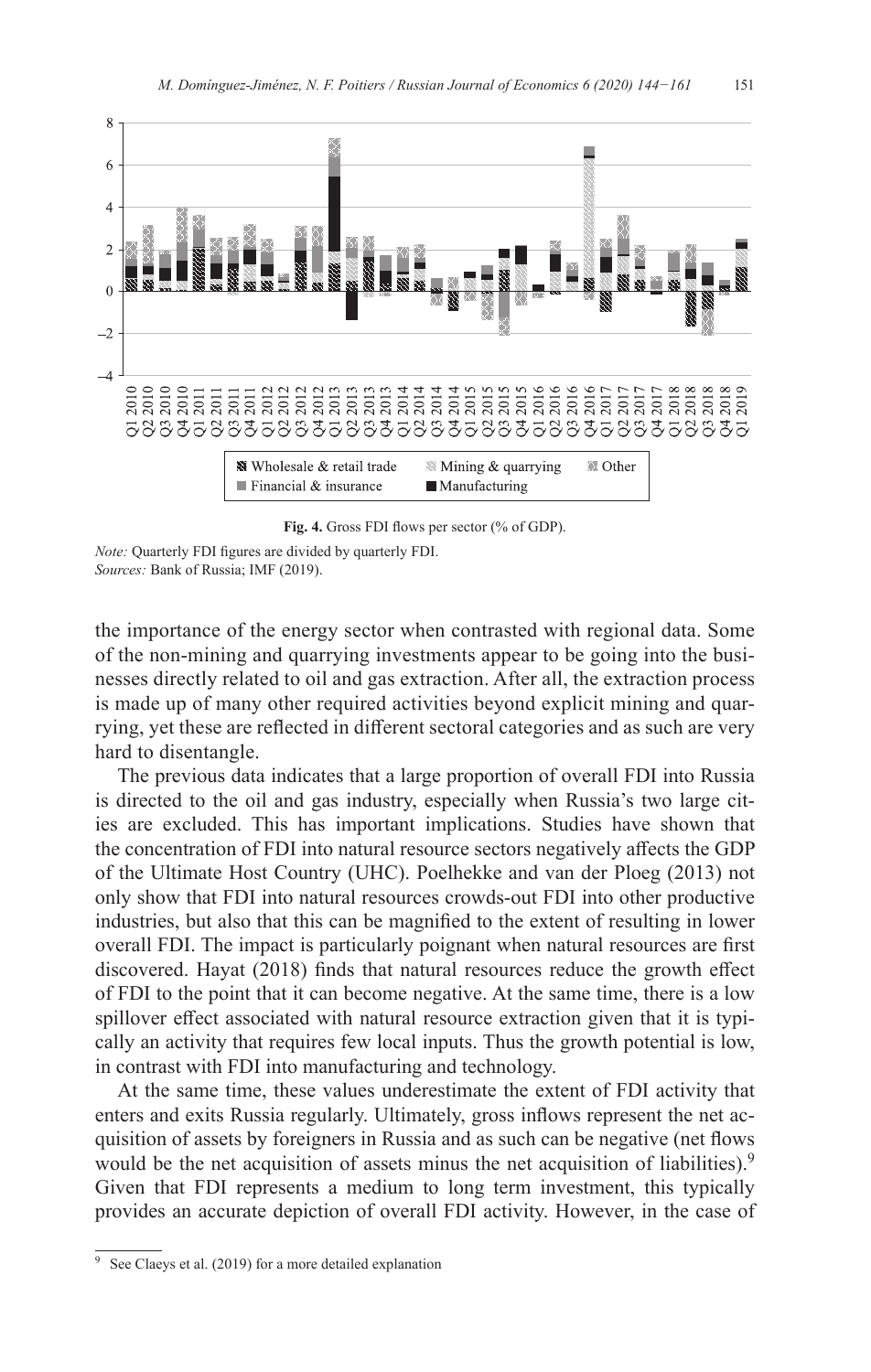

**Fig. 5.** Gross foreign acquisition (a) and sale (b) of Russian assets per sector (% of GDP).

Notes: Quarterly FDI figures are divided by quarterly FDI. Source: Bank of Russia; IMF (2019).

Russia, there is a fair amount of short-term FDI that partially stems from the fact that a non-negligible percentage of FDI into Russia ultimately originated in Russia itself, but was previously re-routed through foreign entities, as well as the nature of FDI into sectors like oil which can be more volatile. Fig. 5 thus presents the gross acquisition of assets in Russia by foreign investors and gross sale of assets in Russia by foreign investors for the same time period (which net out to the values in Fig. 4). The size of these values is very large while the extent of financial sector activity (both in gross acquisitions and gross sales) in 2010 and 2011 stands out.

Finally, the "Dutch disease" effect of natural resource exploitation played a key role in the Russian economy. This term describes the phenomenon that arises when a natural resource windfall results in a rapid real appreciation of the currency, worsening terms of trade for other exports and reducing the competitiveness of other industries, hurting the wider economy. This took place in Russia during the early 2000s, when increases in the price of oil resulted in a gradual real appreciation of the rouble reducing investment into non-fossil fuel sectors (as they became increasingly uncompetitive in international markets).

Furthermore, beyond the immediate damage, the effects of this period persisted after the currency appreciation was reversed. The IMF (2017) reports that the bursting of the resource bubble has not led to a reversal of the Russian Dutch disease. Even though oil prices and the rouble periodically collapsed in the last decade, by then a crowding out of manufacturing industries had taken place (enhanced by an incomplete economic transition in the 1990s and 2000s where state aid was ubiquitous). This concentrated economic activity in the resource sector. This could not be reversed easily when the terms of trade improved.<sup>10</sup> The damage caused to other industries by years of concentration of economic activity and investment in resource extraction meant many could not be salvaged.

<sup>10</sup> For a discussion of the mechanisms see Krugman (1987).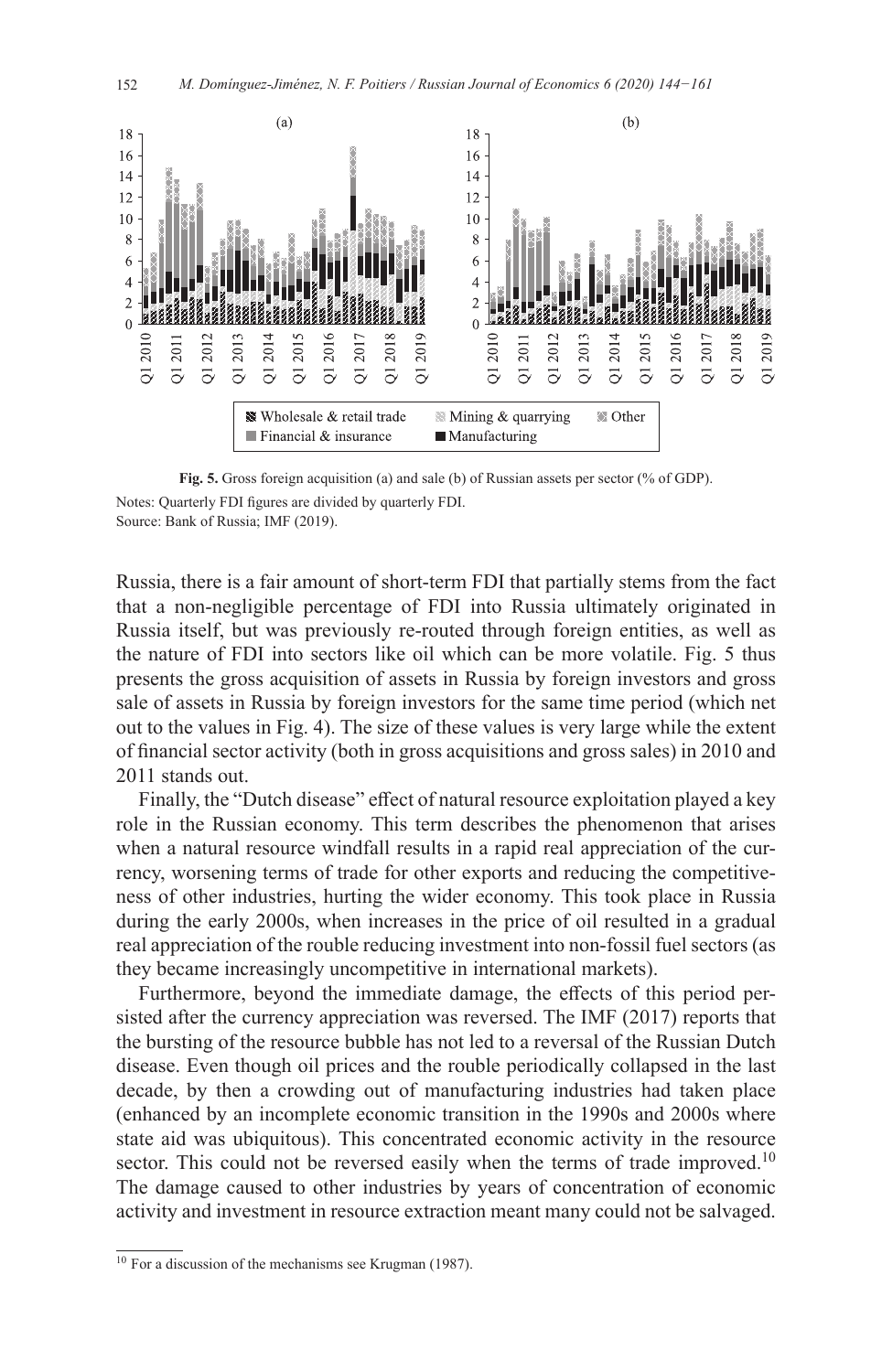## *4.2. Macroeconomics and monetary policy*

At the same time, the volatile macroeconomic environment and monetary policy have affected FDI flows. In this regard, it is first worth noting that FDI flows are traditionally considered less volatile than other forms of international capital flows, as they represent a much more substantial level of involvement in a particular entity that will be harder to exit and as such, less prone to speculation. That said, the role of the macro environment is not only relevant but heightened for FDI into the oil sector, as this remains more speculative given the degree of volatility in oil markets.

The rouble has been heavily affected by changes in the price of oil in recent decades. After all, oil exports contributed the largest share of dollar reserves for a country that until 2015 regularly intervened in foreign exchange markets in order to manage the exchange rate. This volatility of the rouble has heightened many of the FDI effects of fluctuations in the oil price, although monetary policy has helped mitigate the volatility of certain episodes. This section explores two different impacts of monetary policy: firstly, the efforts of the central bank and their mitigating effect; secondly the change from exchange rate management to inflation targeting that was formalized in 2014 and its consequences.

The Russian Central Bank has actively participated in foreign currency markets in the past two decades, and used monetary policy to pursue both exchange rate and inflation objectives. Between the year 2000 and today, the rouble exchange rate has evolved from being very tightly controlled (2000–2005) to being freefloating in an inflation targeting regime.<sup>11</sup> That said, even in its current state, the central bank reserves the right to intervene in foreign exchange markets and to prevent undue volatility. In this capacity, they have mitigated the worst effects of exchange rate fluctuations, often driven by movements in the oil price.

Following the GFC of 2008, the Bank of Russia identified downward pressure on the rouble caused by capital flight and the erosion of the country's current account balance. They allowed the gradual depreciation of the rouble by progressively widening the currency band and simultaneously supporting the rouble through market operations, depleting a third of central bank reserves in three months in the process<sup>12</sup> (this is not fully reflected in Fig. 7 as it exhibits yearly data; the fall was not only recorded between 2008 and 2009 but the periods preceding and following it saw reserve growth). Similar actions were taken in 2014, when intervention played an even larger role. This is because the announcement of exchange rate flexibility had increased pressure on the currency, already weakened by the oil price collapse and sanctions (as described below). During this episode, it became important for the central bank to assuage market fears that they had allowed the currency to float freely, both by supporting the currency with reserves but also by aggressive use of interest rate policy. Their aforementioned efforts during the rouble collapse of 2008–2009 and 2014–2015 are evident in the data, both from the point of view of the main policy rate (as can be seen in Fig. 6) and in direct intervention in foreign currency markets, that caused the reduction in reserves (Fig. 7).

<sup>&</sup>lt;sup>11</sup> See Korhonen and Nuutilainene (2017).

<sup>&</sup>lt;sup>12</sup> Central Bank of the Russian Federation (2013).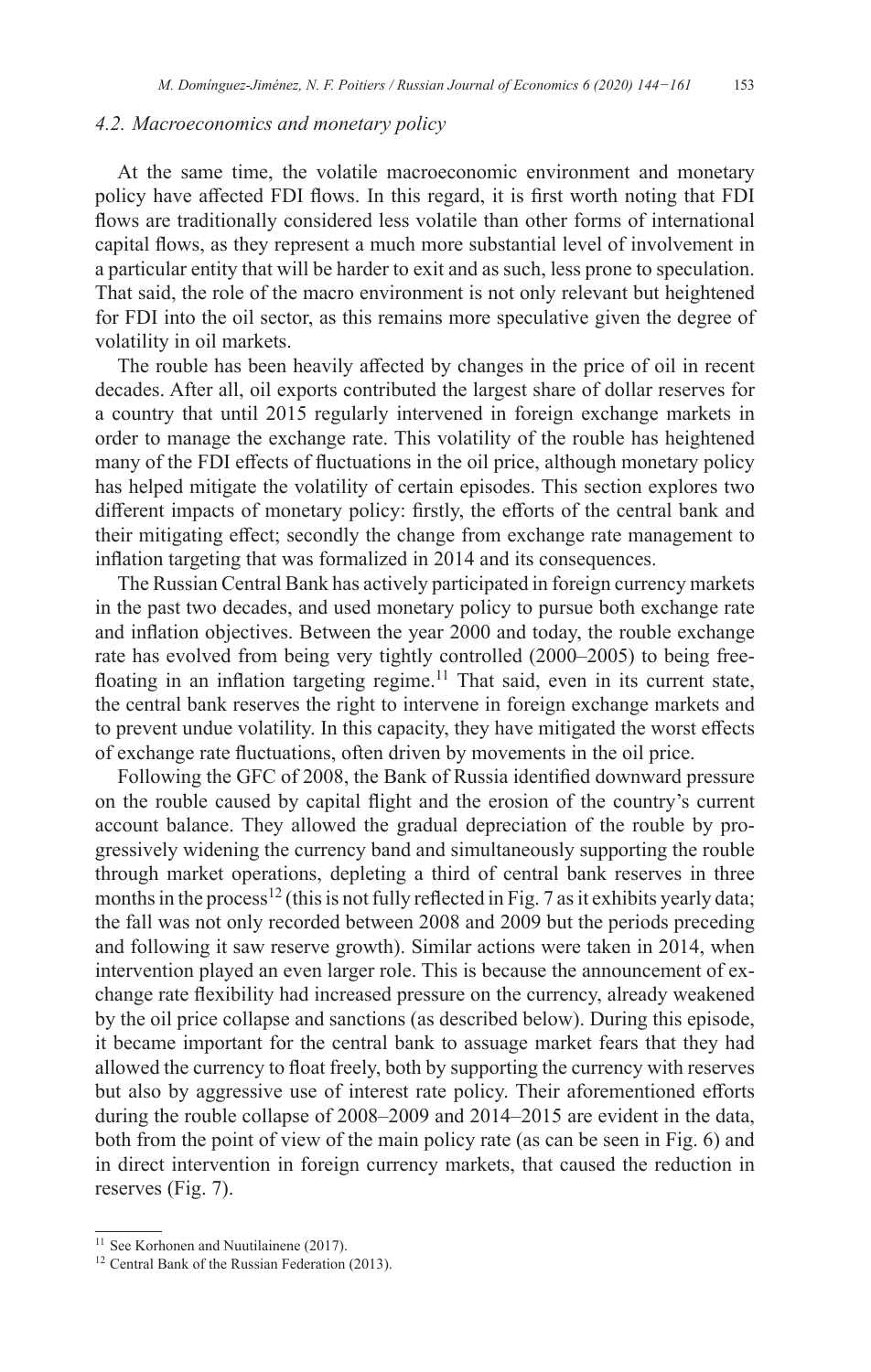

*Source:* Bloomberg.



*Source:* Trading Economics; Bank of Russia.

At the same time, greater flexibility and the announcement in 2014 of the pursuit of a fully floating exchange rate and an inflation-targeting system had the opposite effect to the previously described policies. These announcements took place at a time when pressure on the currency was mounting and likely contributed to the heavy depreciation of the rouble. The implication that the central bank would allow the currency to float freely naturally weakened the rouble's credibility and caused a (mild) episode of capital flight. In fact, in the ensuing months the central bank went to great efforts to support the currency, partially subverting monetary policy to this end. While officially the exchange rate target was given up in November 2014, the central bank intervened heavily to prevent the collapse of the currency up to the end of 2014 and in the first weeks of 2015. Indeed, while the decline in reserves is the evidence of central bank efforts (its reserves fell by close to 30% between 2013 and 2015, see Fig. 8), this episode is characterized by the rapid rise of the policy rate as can be seen in the graph (see Fig. 7).

Overall, the effects of the currency's collapse (and ensuing negative effects on FDI) were undoubtedly mitigated by the rapid and largely thorough actions of the central bank. Furthermore, the fact that the Russian currency fared fairly well throughout 2018 and was not heavily affected by turmoil and capital flight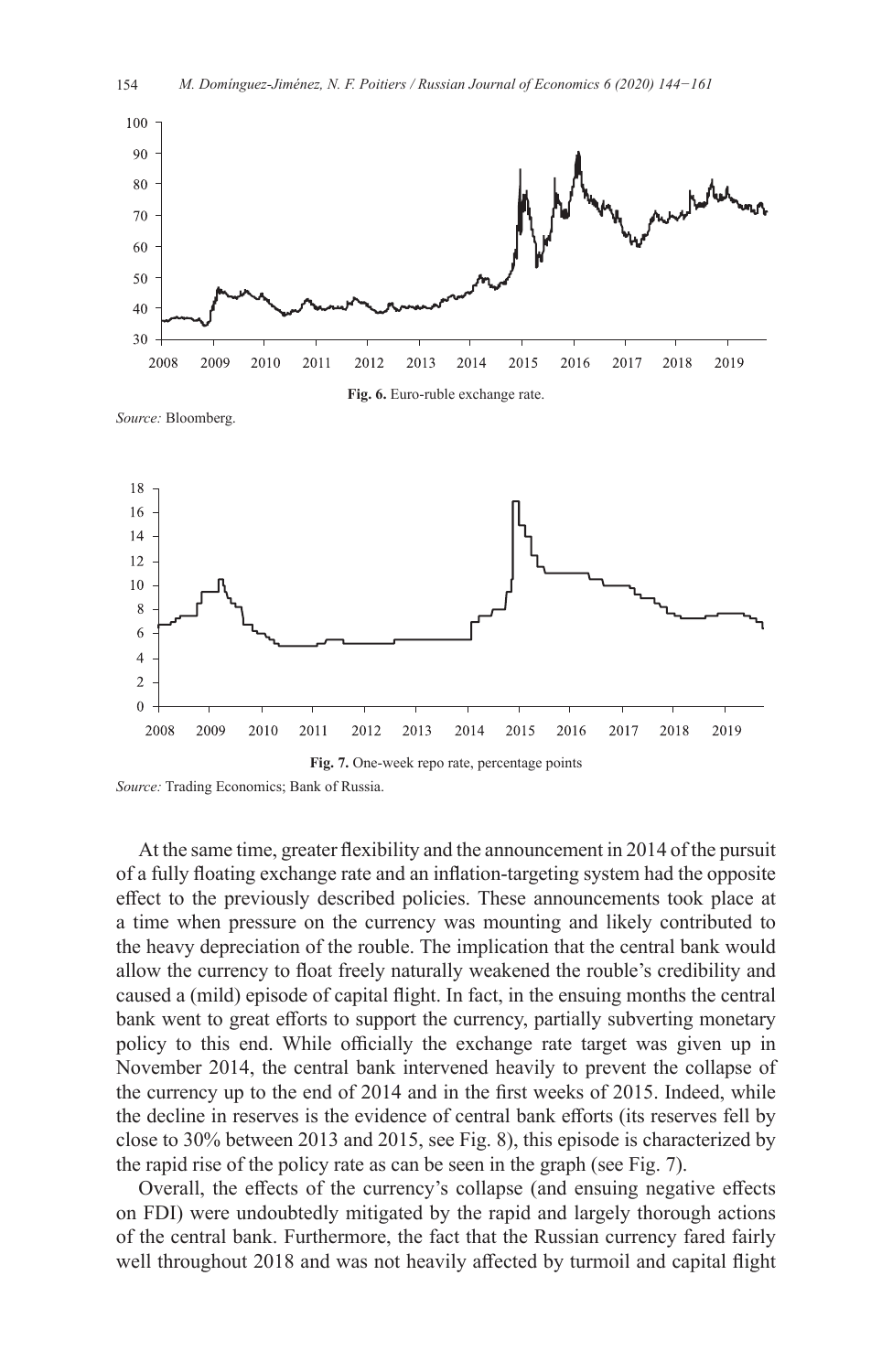



*Note:* Reserve assets according to BMP6 (monetary gold, SDR holdings, reserve position in the IMF, currency and deposits, securities, financial derivatives, and other claims). *Source:* IMF, International Financial Statistics.

in other emerging economies is a testament to the credibility of this inflationtargeting system (especially as these times of turmoil coincided with new rounds of sanctions as will be explored below).

Finally, it is worth qualifying this analysis by pointing out that while the impact of these effects is substantial, it is important to understand that the oil sector in Russia remains fairly dollarized—many contracts (both commercial and investment) are concluded in foreign jurisdictions and denominated in foreign currency. As such, they are not affected by fluctuations in the rouble. At the same time, energy companies hold fairly large shares of dollar debt (for largely dollar revenues). Therefore, FDI into the energy sector can remain relatively detached from movements in the currency, at least from the point of view of daily operations. However, the insecurity that foreign exchange volatility poses to value chain management of multinational enterprises does cause a certain degree of uncertainty, while the associated political tensions deter foreign investors. Indeed, it is worth noting that energy companies still depend on domestic revenues and costs. As such, an excessive degree of dollarization and, more specifically, a very large share of dollar debt will make companies vulnerable to large fluctuations in the rouble by raising their probability of default. At the same time, there has recently been an evolution among Russian oil giants who are widely concluding euro-denominated contracts. Indeed, Rosneft, one of the world's largest oil companies controlled by the Russian state, announced all contracts will henceforth be in euro.<sup>13</sup>

#### *4.2.1. A comparison with other emerging economies, based on Dabrowski (2019)*

The drivers of turbulence in Russian FDI are established throughout this paper. However, when analysing the environment of only one country, one can get lost in its inherent idiosyncrasies and lose sight of the wider picture. This paragraph seeks to avoid that by looking at how other emerging economies fared during the same time period: how their FDI inflow evolved (especially from

<sup>13</sup> [https://www.reuters.com/article/us-rosneft-contracts-euro/rosneft-switches-contracts-to-euros-from-dollars](https://www.reuters.com/article/us-rosneft-contracts-euro/rosneft-switches-contracts-to-euros-from-dollars-due-to-u-s-sanctions-idUSKBN1X31JT)[due-to-u-s-sanctions-idUSKBN1X31JT](https://www.reuters.com/article/us-rosneft-contracts-euro/rosneft-switches-contracts-to-euros-from-dollars-due-to-u-s-sanctions-idUSKBN1X31JT)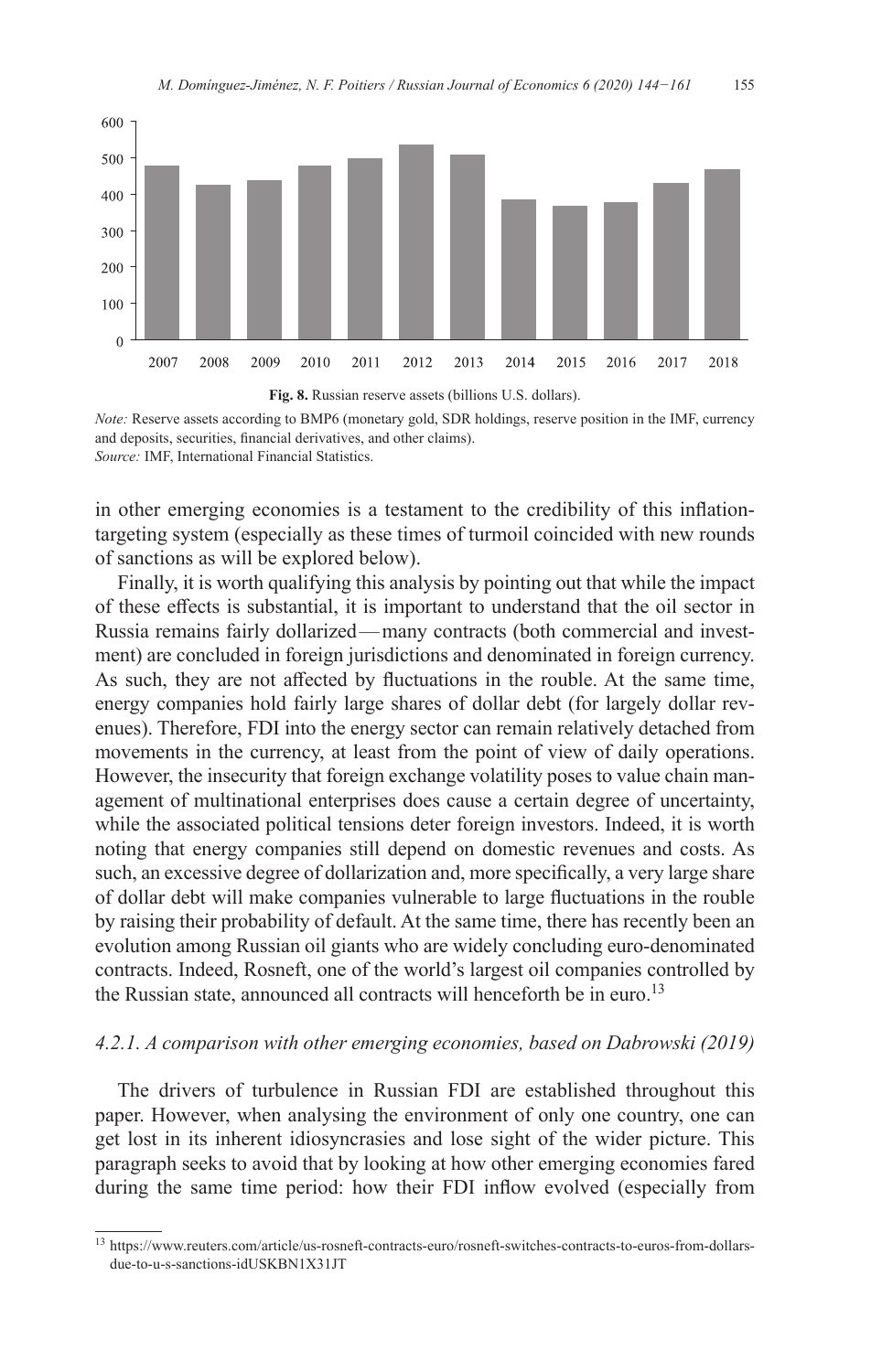the European Union) and how they were affected by the global macroeconomic environment (chiefly the aftermath of the financial crisis and the commodities prices collapse of 2014).

Firstly, it is worth laying out our choice of comparison countries. Besides the broader discussion of emerging markets, this section will establish a comparison between the situation in Russia and that of Brazil, India, Turkey and South Africa. These countries have been chosen for their similarities with Russia in several different general macro metrics; three of them are also members of the BRICS while Turkey shares Russian dependence on the EU and similarly close economic ties. All chosen countries have substantial commodity exports although, according to UNCTAD, Russia is the most dependent on commodities, which made up 76% of exports in 2017 (compared to around 60% for Brazil and South Africa, 39% for India and 22% for Turkey). The predominance of oil further enhances vulnerability to the oil price.

Secondly, it is worth looking at the overall evolution of emerging markets in the past decade. In this regard, it is important to note that this is thought to encompass a period of relative calm with no excessive contagion across countries or regions. In fact, Dabrowski (2019) finds former Soviet Union countries to be the only ones which seriously experienced "intra-regional" contagion, both in 2008–2009 and in 2014–2016. While average annualized growth of Russian nominal GDP (in dollars) was slightly negative throughout the period, it was in low single digits in Turkey, Brazil and South Africa. India vastly outperformed the others.

Thirdly, the relevance of the GFC remains significant throughout emerging markets, even though they were proportionately less affected than during past episodes. After all, the decline in global demand hurt commodity prices and the global surge towards safe assets caused large capital outflows from emerging economies, causing widespread depreciation. Turbulence in financial markets further raised risk premiums on emerging market debt. Dabrowski (2019) finds the former Soviet Union and Latin America to have been particularly affected, as was Turkey. Indeed, Russia, Brazil and Turkey saw significant falls in FDI inflows (as can be seen in Fig. 8 and will be explored below).

Additionally, the collapse in commodity prices in 2014–2016 had an important impact on emerging market economies, where commodity exports are on average a much larger percentage of economic output. While this signifies a period of important shock, Dabrowski (2019) does find that the economic fallout was more reduced than following previous episodes of oil price decline, largely given stronger macroeconomic fundamentals and the development of systems more adapt at dealing with these episodes (build-up of reserves, less constrained exchanged rates, etc.). That said, the shock was most severe for exporters of oil, which made Russia increasingly vulnerable.

Finally, these episodes had an important effect on FDI inflows into these countries; a closer look at the data is warranted. This analysis will focus on FDI from the EU for the sake of consistency. As is evident on Fig. 9, India and South Africa enjoy a much less developed investment relationship with the EU (in relation to their GDP) than Russia. This is unsurprising; the geographical and cultural ties between the EU and Russia have allowed for stronger commercial and investment flows. What remains more striking is the role played by Brazil. As of 2017, Brazil and Turkey remained *en par* in terms of EU ownership of their FDI stock, both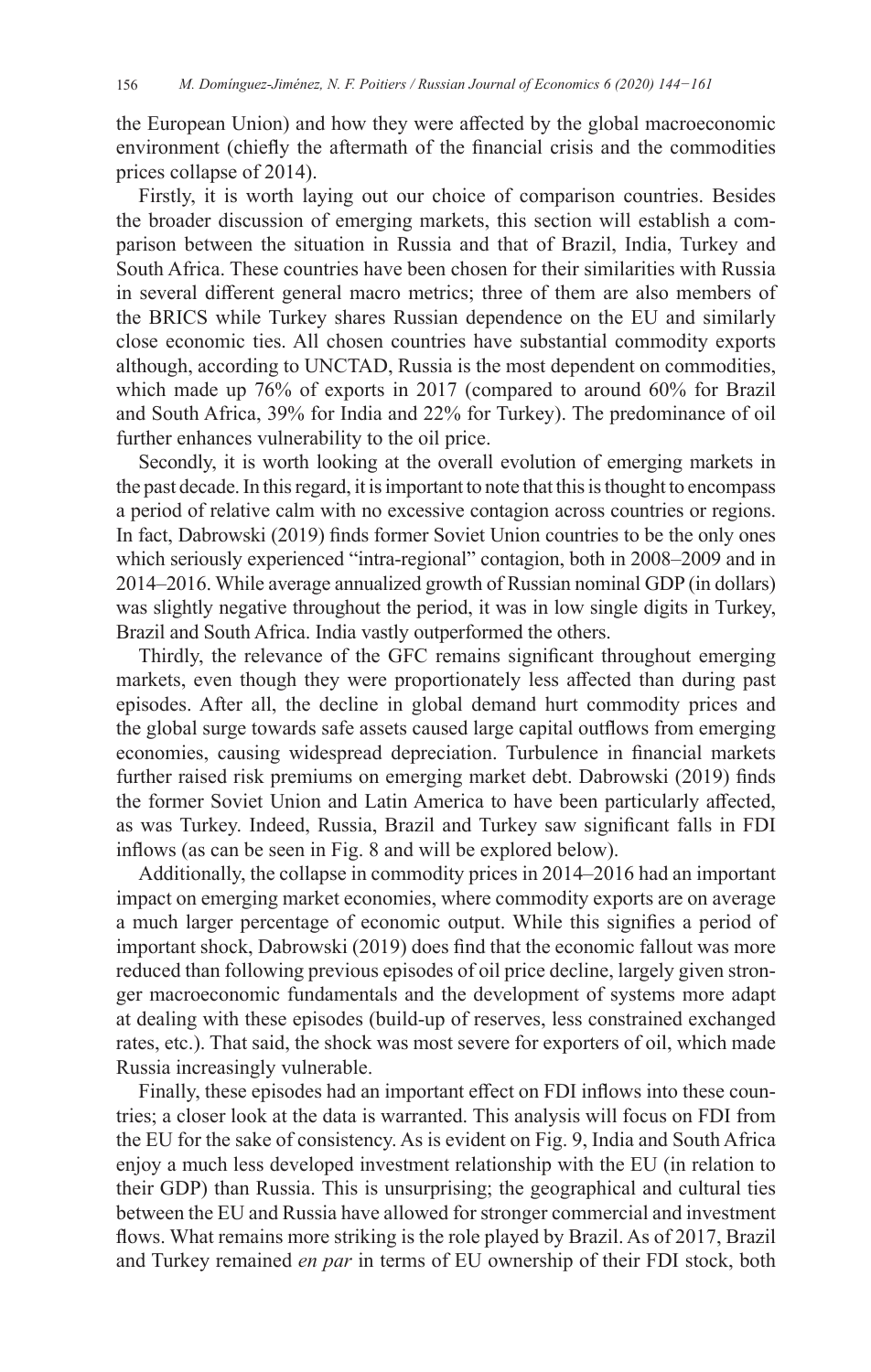

**Fig. 9.** EU FDI flows (a) and EU FDI stocks (b) (% of GDP).

*Source:* European Commission Finflows (Joint JRC-DG ECFIN database).

above Russia. In fact, while Brazil and Russia were at around the same values in 2009, Brazil has now surpassed Russia by around 7 percentage points (or over 30 percent). More generally, of the five countries, Russia is the one that sees the lowest growth in FDI stock. It grew by only 83% between 2008 and 2017, in comparison to 222% for Brazil or 303% for India.

At the same time, while the volatility of FDI flows can cloud underlying trends, of all the countries examined Brazil is the only one that receives positive gross flows every single year; values for the rest fluctuate with periods of negative flows (especially South Africa and Russia). This can explain Brazil's build-up vis-à-vis the rest. Finally, this comparison allows for an analysis of the relative volatility of FDI flows into Russia. By calculating the standard deviation of FDI flows, we can see that Russia (at 13.2 billion) ranks second in terms of volatility after Brazil (at 17.4 billion) and much higher than India or Turkey which stand at 4 billion.

Furthermore, the effects of the GFC of 2008-9 are evident for all the examined countries. Russia's values are fairly standard in this regard (albeit more pronounced in stocks than in flows). As was explained below, the effects were more strongly felt in EMEA (Europe, Middle East and Africa) and Latin America, which partially explains why India was the least affected. In contrast, Russia appears to be the most affected by the commodities price collapse of 2014. Given their much higher reliance on oil exports, this is unsurprising, especially when in tandem with the other previously described drivers. Only India also experienced a fall in flows that year, a fall which was much more limited. That said, South Africa did see a significant fall in 2016 which is thought to be partially attributable to the same episode. It is worth noting that their reliance on commodity exports is also high, albeit smaller.

#### *4.3. International context*

Finally, FDI is only one category of investment, which in itself is only one aspect of bilateral economic relations (the other prominent category being trade).

*Note:* Data for Brazil, India, Russia, Turkey and South Africa.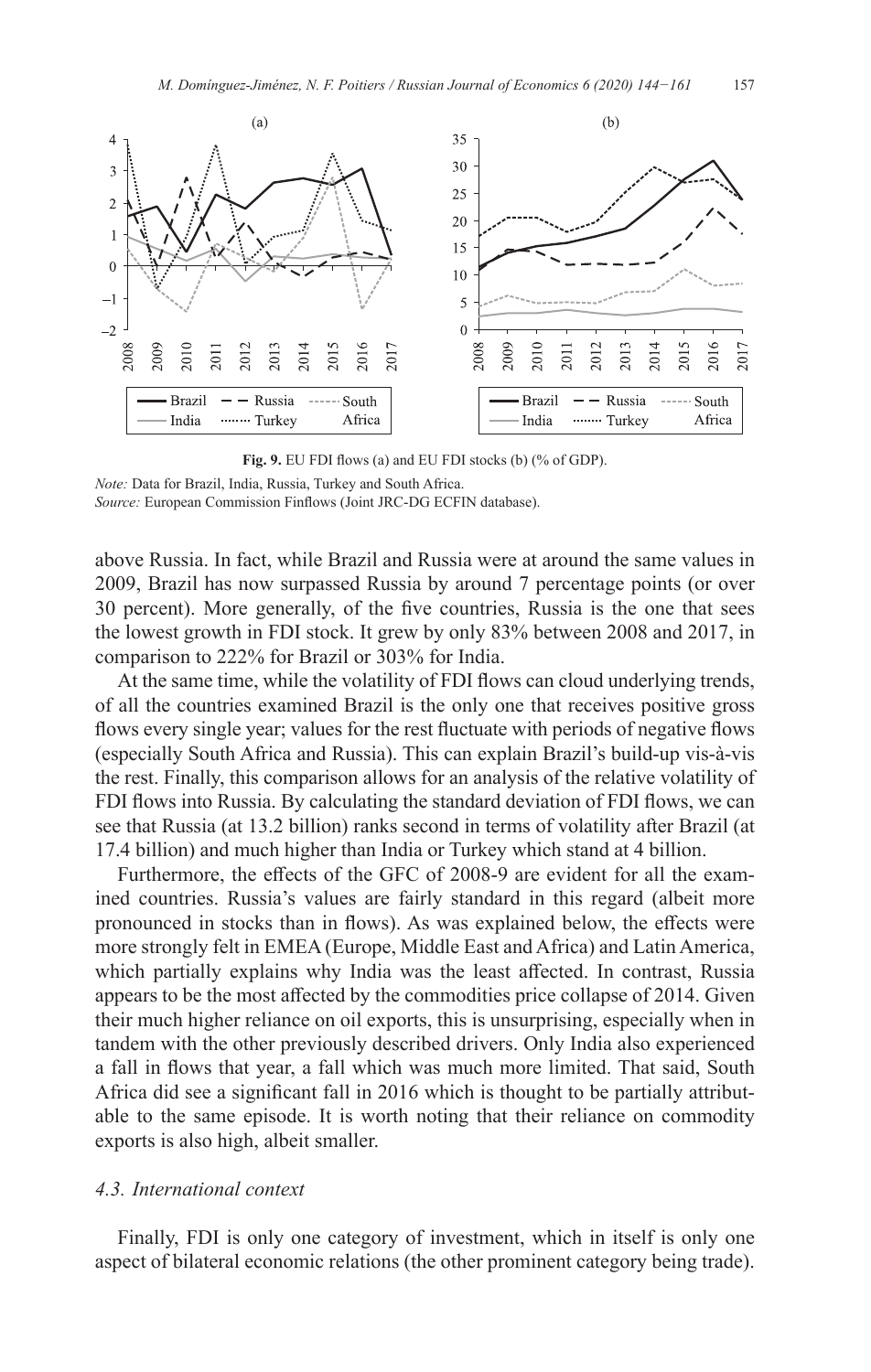Economic relations are further affected by institutional structures, or the lack thereof, that facilitate cross-border operations. This sub-section thus explores the relation between FDI and other economic ties, chiefly trade, as well as how FDI has been affected by the institutional obstacles to a deeper relationship.

Firstly, it is important to mention that FDI and trade generally enjoy a deep level of interrelation, which has been widely established. After all, FDI provides foreign players with a domestic infrastructure that facilitates operations and can even serve as a substitute for trade when regulation so dictates. FDI can thus signal an investment into the medium-term commercial relation. Lukewarm FDI numbers between the EU and Russia are thus related to the fact that trade in goods between them has been falling for the past decade, with both gross imports and gross exports decreasing by almost a quarter between 2008 and 2018. Furthermore, in 2018 oils and mineral fuels<sup>14</sup> (one of the 97 categories established by the World Bank) accounted for over three quarters of Russian exports to the EU. This is in line with FDI patterns and another sign of the existence of few other areas of competitive economic activity in Russia.

At the same time, in the economic literature, the growth effects of FDI have been found to be mostly originating from knowledge transfers and spillovers.<sup>15</sup> A wide concentration of both trade and FDI in the energy sector indicates foreign players are clearly focused on this area. They are concerned almost exclusively with extraction, i.e. the acquisition of access to a raw material. This form of FDI rarely provides spillovers and as such has a much more limited effect on growth. On the contrary, FDI into manufacturing by multi-national enterprises could incorporate the Russian economy into global value chains and result in tacit transfers of knowledge and technology, for considerable growth benefits. Furthermore, FDI into other industries is likely to be less volatile as it will not be as heavily determined by the performance of the oil markets (as such, it should make a positive contribution to macroeconomic stability). It would further diversify exports from oil into higher value-added (and differentiated) sectors. Deepening trade relations in these sectors would then provide an opportunity to attract other forms of FDI, continuing the virtuous circle. However, Russia has high barriers to trade, mainly of non-tariff character, which means it offers little incentive for wider investments.

With that in mind, it is worth looking at the more institutional obstacles to economic relations. Overall, the environment is characterized by a lack of institutional infrastructure and recent hostility, complicating the development of closer ties.

Firstly, the Russian Federation only entered the WTO in 2012. It has also only concluded trade agreements with 10 countries, mostly from the Commonwealth of Independent States (CIS). In 2017, these free trade agreements covered only 11% of Russian exports, while EU-28 trade accounted for more than half of Russia's exports. The comparative advantages of the other members of the CIS are very similar to Russia's, with economies mostly exporting natural resources, reducing the economic value of mutual trade.<sup>16</sup> More importantly, given the context of this

<sup>&</sup>lt;sup>14</sup> Full name "Mineral fuels, oils and products of their distillation", one of 97 categories in the first level of disaggregation of trade, World Integrated Trade Solution database.

<sup>&</sup>lt;sup>15</sup> See Hayat (2018) for a discussion of the growth effect of FDI in natural resources.

<sup>16</sup> In 2017, minerals accounted for 25% of exports from Belarus, 61% of exports of Kazakhstan (Russia's two biggest trading partners among the CIS, recipients of roughly 80% of Russian exports under FTAs), compared to 58% of Russian exports. Source: The Economic Complexity Observatory.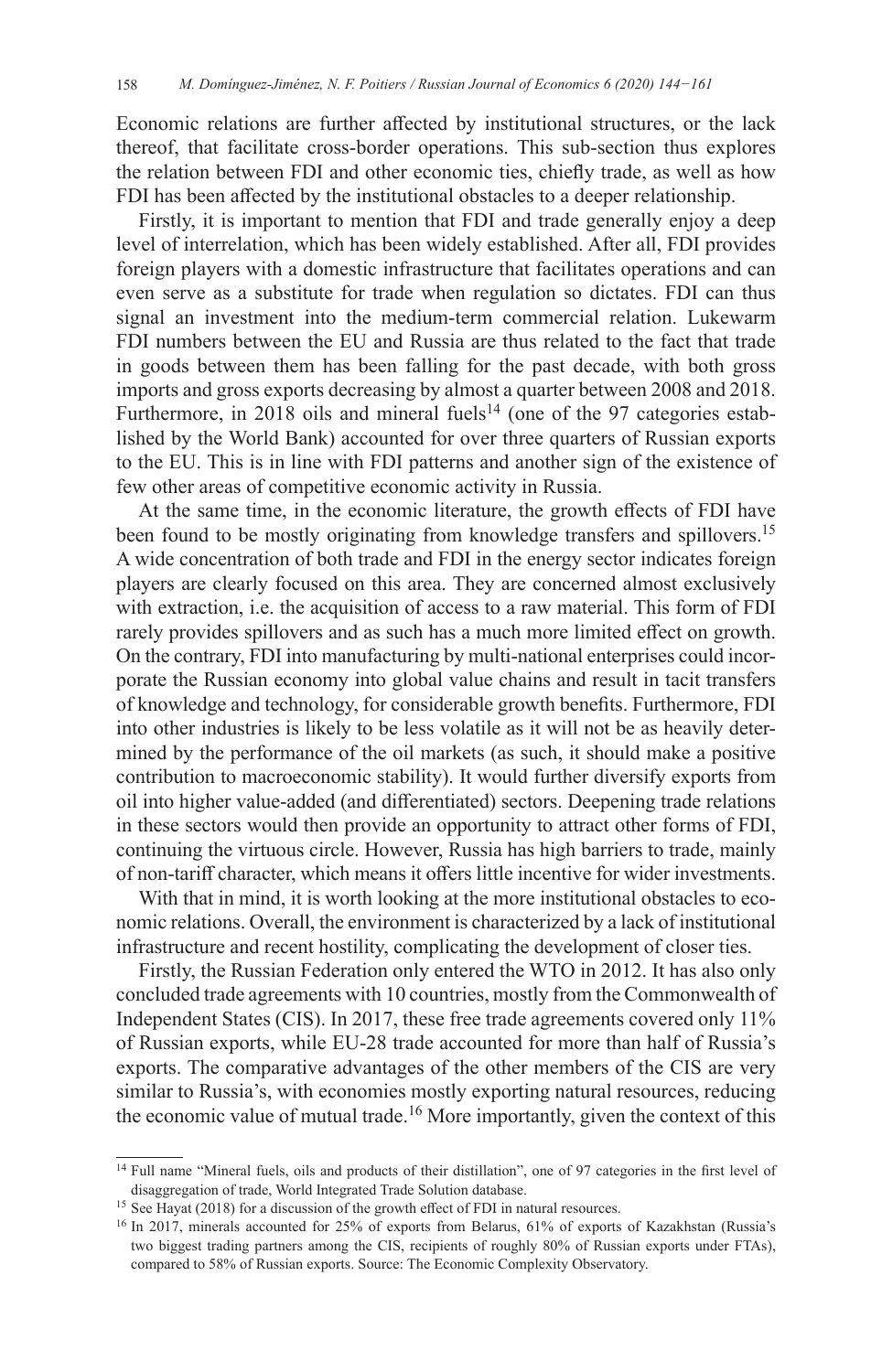paper, there is virtually no opportunity for knowledge transfer through FDI from these economies. Furthermore, according to the World Bank's *Doing Business* report of 2018, Russia has the highest cost of border compliance in its region, which is 6.7 times the EU average for exports and as high as 17 times the EU average for imports.<sup>17</sup> These trade impediments together with poor protection of property rights, exchange rate volatility, and the very high level of corruption mean that Russia, despite its generally high level of education, post-Soviet industrial base, and relatively large internal market, is often not an attractive market for foreign investment into global manufacturing.

Secondly, recent years have been characterized by political hostility between Russia and the West resulting in damaging economic sanctions (and the looming threat thereof) that reduced the attractiveness of the Russian market for foreign investors at a time that was presenting important opportunities for diversification. This was both because of the growing practical difficulties of investing (medium and long-term financing has been targeted), increased barriers to trade that make Russia a less attractive manufacturing hub and the overall damage to the growth potential of the Russian economy. Sanctions and ensuing tensions have a negative effect on FDI, especially beyond the energy sector, both reducing overall FDI and raising the importance of this sector further.

It is difficult to disentangle the effects of Western sanctions introduced following the annexation of Crimea in 2014 from the other factors. Nonetheless, the IMF (2015) found their immediate effect to be a  $1-1.5\%$  drag on GDP with a possible cumulative drag of 9% in the long-term (which others have estimated to be around 6%). Similarly, World Bank (2016) estimates indicate the removal of sanctions would have resulted in 0.9 pp. higher growth in 2017. Furthermore, the impact on the financial system was undoubtedly larger: the closure of international capital markets at a time of currency crisis for Russian banks aggravated the financial situation, resulting in large bailouts by the central bank and the National Wealth Fund.

The new rounds of US sanctions in 2018 had a limited effect but were targeted at Russian elites. Both episodes were followed by minor rouble depreciation, which nonetheless coincided with a time of generalized capital outflow from emerging markets. Finally, the possibility of future sanctions deters investors given the potential legal uncertainty.

## **5. Outlook and policy challenges for the EU–Russia relationship**

Russia is facing a window of opportunity to modernize its economy and progress up the value chain, or it will face significant economic headwinds given its fossil-fuel based ageing economy. Demographic change poses an important challenge to growth, while the dependency ratio is only held back by a low life expectancy among men. Meanwhile, current economic activity relies heavily on European investment and the European market, yet natural resources remain at the core of the relationship. Given European efforts to go green, this source of activity remains highly threatened in the medium term (see Zachmann, 2019). McGlade and Ekins (2015) estimate that up to 59% of gas reserves and 19% of oil

<sup>&</sup>lt;sup>17</sup> Drobyshevsky et al. (2018) estimate that the trade isolation is reducing Russian GDP growth rates by 1.1 percentage points per years.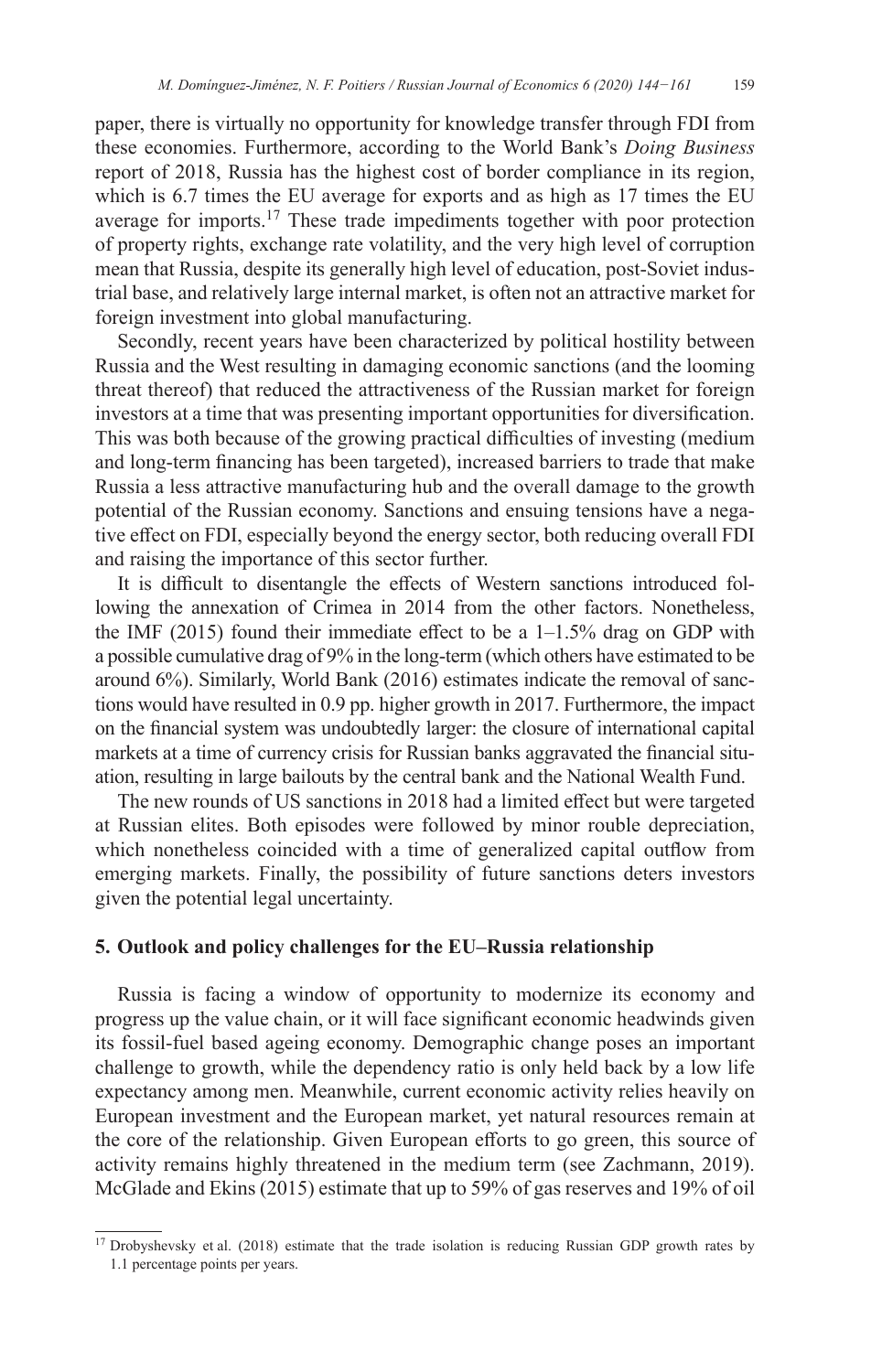reserves of former Soviet Union countries would be "stranded" with the implementation of the Paris agreement's 2°  Celsius goal. At the same time, Rodrik (2016) argues that given the advancement of automation, manufacturing might soon cease to be a feasible base for development. Furthermore, the opportunity to hedge European fossil fuel demand with Chinese demand remains limited.

That said, Russia is well located to be the host of the outsourced manufacturing of European economies. The EU can offer FDI in high value-added activities, while China remains a competitor in lower- and medium-level segments of the value chain and the US is a net exporter of oil with even higher foreign policy tensions with Russia.<sup>18</sup> However, foreign investment remains deterred by macroeconomic volatility, poor institutions and international isolation (sanctions).

The new European Commission has stated its aim of becoming a "Geopolitical Commission." While geopolitics lie outside the scope of this paper, the challenge posed by Russia has been widely recognized. Large parts of Eastern and Central Europe will remain reliant on Russian fossil fuel exports for their energy needs in the near future, providing Russia with political leverage (as shown by Nord Stream 2 controversy) which it is free to exercise. That said, Russian economic dependence on Europe is very significant and provides the EU with substantial clout. Europe's strong advantage in high value-added sectors raises the value of European FDI. In the right investment climate, Russia could benefit considerably from this, which could form the base of a more sustainable growth. A higher diversification of the Russian economy would not only allow for the spread of knowledge and technology spillovers through manufacturing, it would also increase the stability of the macroeconomic environment and reduce pressure on the rouble from oil price fluctuations. It would also gradually wean Russia off a sector with very poor medium-term prospects.

## **Acknowledgements**

We are grateful for the comments from Marek Dabrowski, Guntram Wolff, Maria Demertzis and Martynas Baciulis as well as for the feedback from participants of the seminar "Russian economy at the crossroads: how to boost long-term growth?."

### **References**

- Casellas, B. (2019). Looking through conduit FDI in search of ultimate investors—a probabilistic approach. *Transnational Corporations, 26*(1), 109–149. <https://doi.org/10.18356/8a8b094c-en>
- Claeys, G., Demertzis, M., Domínguez- Jiménez, M., Efstathiou, K., & Lintja, T. (2019). *Analysis of developments in EU capital flows in the global context*. Report commissioned by the European Commission's Directorate-General for Financial Stability, Financial Services and Capital Markets Union (DG FISMA). <http://doi.org/10.2874/516688>
- Central Bank of the Russian Federation (2013). The history of the Bank of Russia's exchange rate policy. *BIS Papers*, No. 73.
- Dabrowski, M. (2015). The systemic roots of Russia's recession. *Bruegel Policy Contribution,* No. 15.

<sup>&</sup>lt;sup>18</sup> For a discussion of the potential of China-Russia trade and investment see García-Herrero and Xu (2019) and Zachmann (2019).